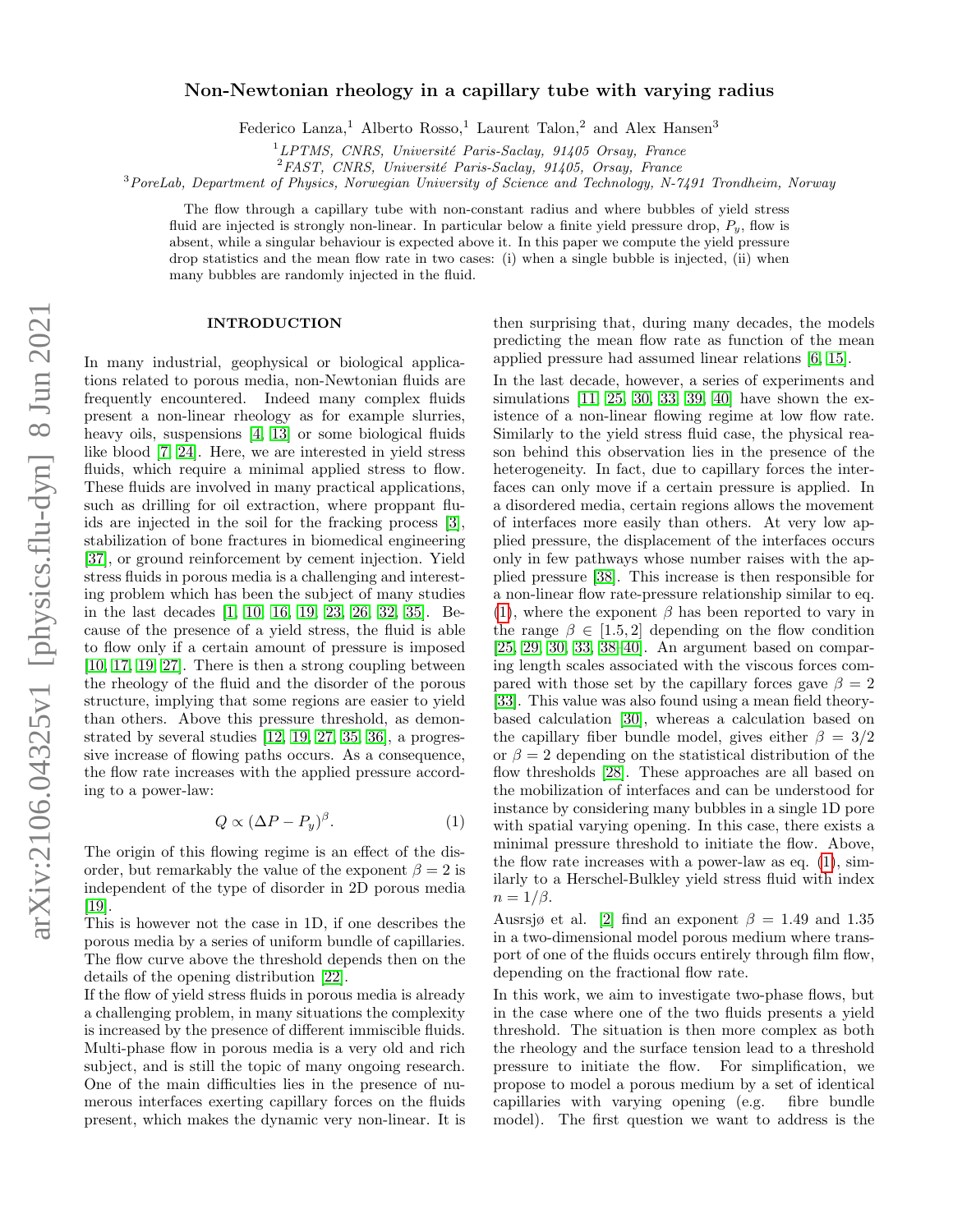determination of the pressure threshold depending on the rheology, the surface tension and the disorder of the capillaries. The second question is then to determine the flow curve just above this threshold. We will show that the flow rate follows a power law, and we will determine the exponent depending the structure disorder.

The volumetric flow rate, q, is expected to grow linearly with the pressure gradient  $\Delta P/l$ . Here  $\Delta P = P_{\text{in}} - P_{\text{out}}$ is the pressure difference applied to the edges of a tube of length l (in the following we assume  $\Delta P > 0$  for simplicity). This behaviour is recovered for Newtonian fluids in a cylindrical capillary tube of radius  $r_0$  and given by the celebrated Poiseuille law  $q = \pi r_0^4 \Delta P/(8 \mu l)$ , where  $\mu$  is the fluid viscosity. However, non-Newtonian yield stress fluids display a non-linear response. Their rheology can be modeled by the Herschel–Bulkley constitutive equa-tion [\[8\]](#page-8-23), that gives a relation between the shear stress  $\tau$ applied to the fluid and the shear rate  $\dot{\gamma}$ 

$$
\tau = \tau_c + k\dot{\gamma}^n,\tag{2}
$$

The constant k is the consistency, the exponent  $n > 0$ is the flow index and  $\tau_c$  is the yield stress. In this case the flow in the tube occurs only above an yield pressure drop  $P_y$ , and the flow rate grows with pressure in a nonlinear way. For example, for a perfect cylindrical tube filled with a non-Newtonian yield stress fluid, the yield pressure is  $P_y = 2\tau_c l/r_0$  and the flow law [\[9\]](#page-8-24):

<span id="page-1-0"></span>
$$
q = \begin{cases} C_0 r_0^{4 + \frac{1}{n}} \left( \frac{\Delta P - P_y}{l} \right)^{\frac{1}{n} + 1} & \text{if } \Delta P \to P_y^+, \\ \\ C_{\infty} r_0^{3 + \frac{1}{n}} \left( \frac{\Delta P - \tilde{P}_y}{l} \right)^{\frac{1}{n}} & \text{if } \Delta P \gg P_y, \end{cases}
$$
(3)

where  $C_0 = n\pi/((n+1)2^{1+1/n}k^{1/n}\tau_c), C_{\infty}$  $n\pi/((3n+1)(2k)^{1/n})$  and  $\widetilde{P}_y = ((3n+1)/(2n+1))P_y$  a pseudo critical pressure (see [\[5,](#page-8-25) [34\]](#page-9-8)).

### I. MODEL FOR A SINGLE BUBBLE

We now consider the case of a tube filled with a Newtonian liquid in which one small bubble of yield stress fluid (YSF) is injected. We assume the fluids to be immiscible and incompressible. The bubble, of size  $\Delta x_b \ll l$  and position  $x_b$ , is at the origin of a critical yield pressure  $P_y = 2\tau_c\Delta x_b/r_0$ . The total pressure drop  $\Delta P$  needed to sustain a flow rate  $q$  can be expressed as the sum of the pressure drops across every portion of fluid. The pressure drops across both portions of Newtonian fluid, in the intervals  $0 < x < x_b$  and  $x_b + \Delta x_b < x < l$ , are given by the Poiseuille law

<span id="page-1-1"></span>
$$
P_{\text{in}} - P_{x_b}^- = q \frac{8\mu x_b}{\pi r_0^4},
$$
  
\n
$$
P_{x_b + \Delta x_b}^+ - P_{\text{out}} = q \frac{8\mu (l - x_b - \Delta x_b)}{\pi r_0^4}.
$$
 (4)

The pressure drop across the bubble is instead given by Equation [\(3\)](#page-1-0) and writes

<span id="page-1-2"></span>
$$
P_{x_b}^+ - P_{x_b + \Delta x_b}^- = \begin{cases} \left(\frac{q}{C_0 r_0^{4 + \frac{1}{n}}}\right)^{\frac{n}{n+1}} \Delta x_b + P_y & \text{if } \Delta P \to P_y^+, \\ q^n \frac{\Delta x_b}{C_\infty^n r_0^{3n+1}} + \tilde{P}_y & \text{if } \Delta P \gg P_y \end{cases}
$$
(5)

Moreover, when two immiscible fluids are in contact, at the interface emerges a discontinuity in pressure, called capillary pressure, whose sign depends on the curvature of the interface [\[6\]](#page-8-15). Hence, in a perfect cylindrical tube, the total capillary pressure across the two interfaces of a bubble cancels out since at each interface the capillary pressure discontinuity is  $2\sigma/r_0$  ( $\sigma$  being the surface tension between the two fluids), but the signs of the two contributions are opposite as the two interfaces have opposite curvature [\[41\]](#page-9-9).

The sum of the three pressure drops given in equations [\(4\)](#page-1-1) and [\(5\)](#page-1-2) in the limit  $P \gtrsim P_y$  is then

<span id="page-1-3"></span>
$$
\Delta P = q \frac{8\mu (l - \Delta x_b)}{\pi r_0^4} + q^{\frac{n}{n+1}} \frac{\Delta x_b}{C_0^{\frac{n}{n+1}} r_0^{\frac{4n+1}{n+1}}} + P_y. \tag{6}
$$

In this limit the flow vanishes to 0, so we can neglect the linear term in equation [\(6\)](#page-1-3) as  $n/(n+1) < 1 \forall n > 0$ . In the opposite limit  $P \gg P_y$  we have

$$
\Delta P = q \frac{8\mu (l - \Delta x_b)}{\pi r_0^4} + q^n \frac{\Delta x_b}{C_{\infty}^n r_0^{3n+1}} + \tilde{P}_y. \tag{7}
$$

Since now  $q \to \infty$ , we should distinguish between a shearthinning fluid and a shear-thickening fluid, for which  $n <$ 1 and  $n > 1$  respectively. In the first case, the leading term is the one proportional to  $q^n$ , while in the other case the leading term is the linear one. Finally, we can write the volumetric flow rate in the two different limits:

<span id="page-1-4"></span>
$$
q(\Delta P) = \begin{cases} C_0 r_0^{4 + \frac{1}{n}} \left( \frac{\Delta P - P_y}{\Delta x_b} \right)^{1 + \frac{1}{n}} & \text{if } q \to 0\\ C_\infty r_0^{3 + \frac{1}{n}} \left( \frac{\Delta P - \tilde{P}_y}{\Delta x_b} \right)^{\frac{1}{n}} & \text{if } n < 1\\ \frac{\pi r_0^4}{8\mu} \frac{\Delta P - \tilde{P}_y}{l - \Delta x_b} & \text{if } n > 1 \end{cases} \tag{8}
$$

#### A. Non-uniform tube

We consider now a tube still of length  $l$ , but with varying radius  $r(x)$  (see figure [1\)](#page-2-0) described by the following equation

$$
r(x) = \frac{r_0}{1 + af(x)},\tag{9}
$$

where  $f(x)$  is a bounded function with zero average in the interval  $x \in [0, l]$ ,  $a \ll 1$  a dimensionless constant and  $r_0$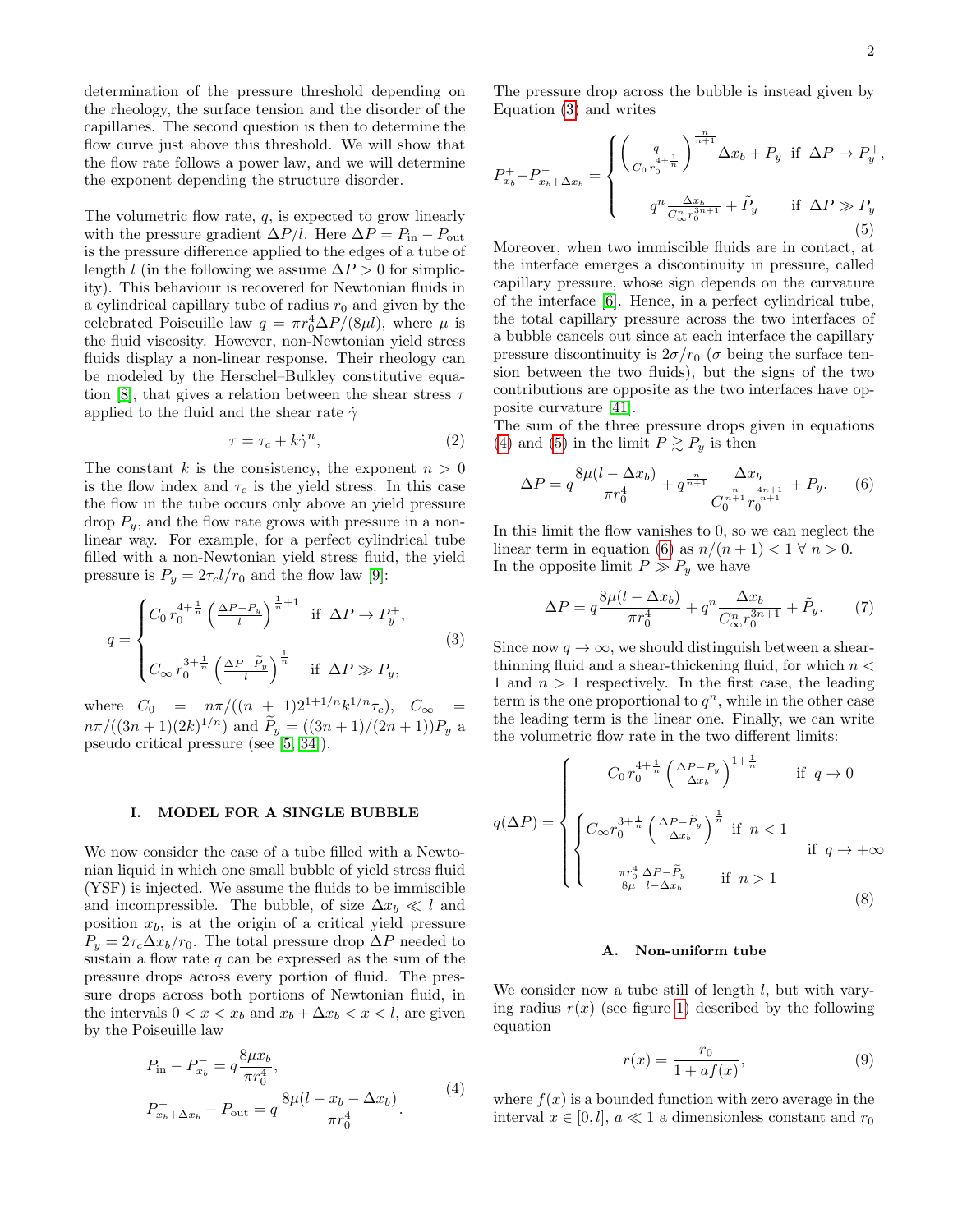<span id="page-2-0"></span>

FIG. 1: Sketch of a bubble of yield stress fluid in a non-uniform tube of length l.

a characteristic radius. The radius varies slowly enough so that the radial component of the fluid velocity can be neglected with respect to the axial one (lubrication limit, see [\[18\]](#page-8-26)), and the bubble size  $\Delta x_b$  can be considered constant along the tube, as its modification are of the order of a. Nevertheless, the spatial variation of the tube geometry affects both the flow curve and the value of the yield pressure.

In particular, two modifications should be included. First, the capillary pressure across the bubble interfaces do not cancel anymore [\[31\]](#page-9-10). Since  $P_{x_b}^- - P_{x_b}^+ = 2\sigma/r(x_b)$ and  $P_{x_b+\Delta x_b}^+ - P_{x_b+\Delta x_b}^- = 2\sigma/r(x_b+\Delta x_b)$ , their difference is in general non zero and approximately equal to

$$
\frac{2\sigma}{r(x_b)} - \frac{2\sigma}{r(x_b + \Delta x_b)} \simeq aP_\sigma \Delta x_b f'(x_b),\qquad(10)
$$

with  $P_{\sigma} = 2\sigma/r_0$ . Secondly, as  $r(x)$  is non-constant, both Poiseuille law and Eq. [\(3\)](#page-1-0) can be considered valid only along infinitesimal intervals of length dx. For both reasons, the flow rate varies in time as a function of the bubble location  $x_b$ . The Poiseuille equation becomes  $q(x_b) = -\pi r(x)^4 (dP/dx)/(8\mu)$  from which, at the first order of a, we get:

$$
P_{\text{in}} - P_{x_b}^- = q(x_b) \frac{8\mu}{\pi r_0^4} \left( x_b + 4a \int_0^{x_b} f(x) dx \right), \quad (11)
$$

$$
P_{x_b + \Delta x_b}^+ - P_{\text{out}} =
$$
  
=  $q(x_b) \frac{8\mu}{\pi r_0^4} \left( l - x_b - \Delta x_b + 4a \int_{x_b + \Delta x_b}^l f(x) dx \right)$  (12)

Using the differential form of eq. [\(3\)](#page-1-0) in the limit of small flow rate, we obtain:

$$
P_{x_b} - P_{x_b + \Delta x_b} \simeq \left(\frac{q(x_b)}{C_0 r_0^{4 + \frac{1}{n}}}\right)^{\frac{n}{n+1}} \Delta x_b + P_y^0 \left(1 + af(x_b)\right),
$$

where  $P_y^0 = 2\tau_c \Delta x_b/r_0$ . Note that we approximated the integral:

$$
\int_{x_b}^{x_b + \Delta x_b} \frac{1}{r^{4+1/n}(x)} dx \simeq \frac{1}{r_0^{4+1/n}} \Delta x_b,
$$
 (13)

because the correction only affects the prefactor of the flow curve, and not the exponent or the threshold. Since in this limit  $q(x_b) \ll 1$ , the leading behavior of the flow curve can be written as:

<span id="page-2-1"></span>
$$
q(x_b) \simeq C_0 r_0^{4 + \frac{1}{n}} \left[ \frac{\Delta P - \gamma(x_b)}{\Delta x_b} \right]^{1 + \frac{1}{n}}, \quad (14)
$$

where  $\gamma(x_b) = P_y^0 + a(P_y^0 f(x_b) + P_\sigma \Delta x_b f'(x_b))$ . From eq. [\(14\)](#page-2-1) we note that in a deformed tube the critical pressure drop  $P_y$  above which flow is possible has increased with respect to the cylindrical tube, and is equal to the maximum of  $\gamma(x_b)$ :

$$
P_y = P_y^0 + a \max_{0 < x_b < l} \left[ P_y^0 f(x_b) + P_\sigma \Delta x_b f'(x_b) \right]; \tag{15}
$$

we denote  $x_m$  the position of such maximum. The bubble position moves as  $dx_b/dt = q/(\pi r_0^2)$ , hence from eq. [\(14\)](#page-2-1) we get the equation of motion

<span id="page-2-2"></span>
$$
\frac{dx_b}{dt} = \frac{C_0 r_0^{2 + \frac{1}{n}}}{\pi \Delta x_b^{1 + \frac{1}{n}}} \left[ \Delta P - \gamma(x_b) \right]^{1 + \frac{1}{n}}.\tag{16}
$$

The time T needed for the bubble to move from one end of the tube to the other can be computed from [\(16\)](#page-2-2):

<span id="page-2-3"></span>
$$
T = \int_0^l \frac{dx_b}{dx_b/dt} \propto \int_0^l \frac{dx_b}{\left[\Delta P - \gamma(x_b)\right]^{1 + \frac{1}{n}}}.\tag{17}
$$

In general  $\gamma(x_b)$  relies on the specific form of  $f(x_b)$ . However, supposing that  $f(x_b)$  is analytical, we can expand  $\gamma(x_b)$  around  $x_m$ :  $\gamma(x_b) = P_y + \alpha(x_b - x_m)^2 + \dots$ For  $\Delta P \rightarrow P_y^+$ , the dominant contribution to the integral of eq. [\(17\)](#page-2-3) is around  $x_m$ , so we can write

<span id="page-2-5"></span>
$$
T \propto \int_0^l \frac{dx_b}{[\Delta P - P_y + \alpha(x_b - x_m)^2]^{1 + \frac{1}{n}}} \propto (\Delta P - P_y)^{-(\frac{1}{n} + \frac{1}{2})}.
$$
\n(18)

The flux averaged over the time T,  $\langle q \rangle_T$  is then

<span id="page-2-4"></span>
$$
\langle q \rangle_T = \frac{\pi r_0^2 l}{T} \propto (\Delta P - P_y)^{\frac{1}{n} + \frac{1}{2}}.
$$
 (19)

Note that close to the yield threshold  $P_y$ , the powerlaw exponent  $1/n + 1/2$  of the flow rate turns out to be different from  $1 + 1/n$  in eq. [\(8\)](#page-1-4) for the uniform tube. On the other hand, in the opposite limit  $\Delta P \gg P_y$ , since the fluctuations along the critical pressure are negligible, we expect the same behaviour of the cylindrical tube. As a final remark, we discuss the case where  $f(x_b)$  is not analytical. The non-linear prediction of eq. [\(19\)](#page-2-4) hold only if  $\gamma(x_b)$  is derivable at least twice. Otherwise, its expansion around  $x_m$  is of the form:  $\gamma(x_b) = P_y + \alpha |x_b - \rangle$  $x_m|^{\delta} + \ldots$ , with  $\delta > 0$ . In this case, the behavior of the integral in eq. [\(18\)](#page-2-5) is modified and the flux averaged over T is then

$$
\langle q \rangle_T \propto (\Delta P - P_y)^{\frac{1}{n} + 1 - \frac{1}{\delta}}.\tag{20}
$$

To provide a concrete example, we consider a saw-tooth triangular geometry:

<span id="page-2-6"></span>
$$
f(x) = \frac{4}{l} \left| x - \frac{l}{2} \right| - 1, \quad x \in [0, l]. \tag{21}
$$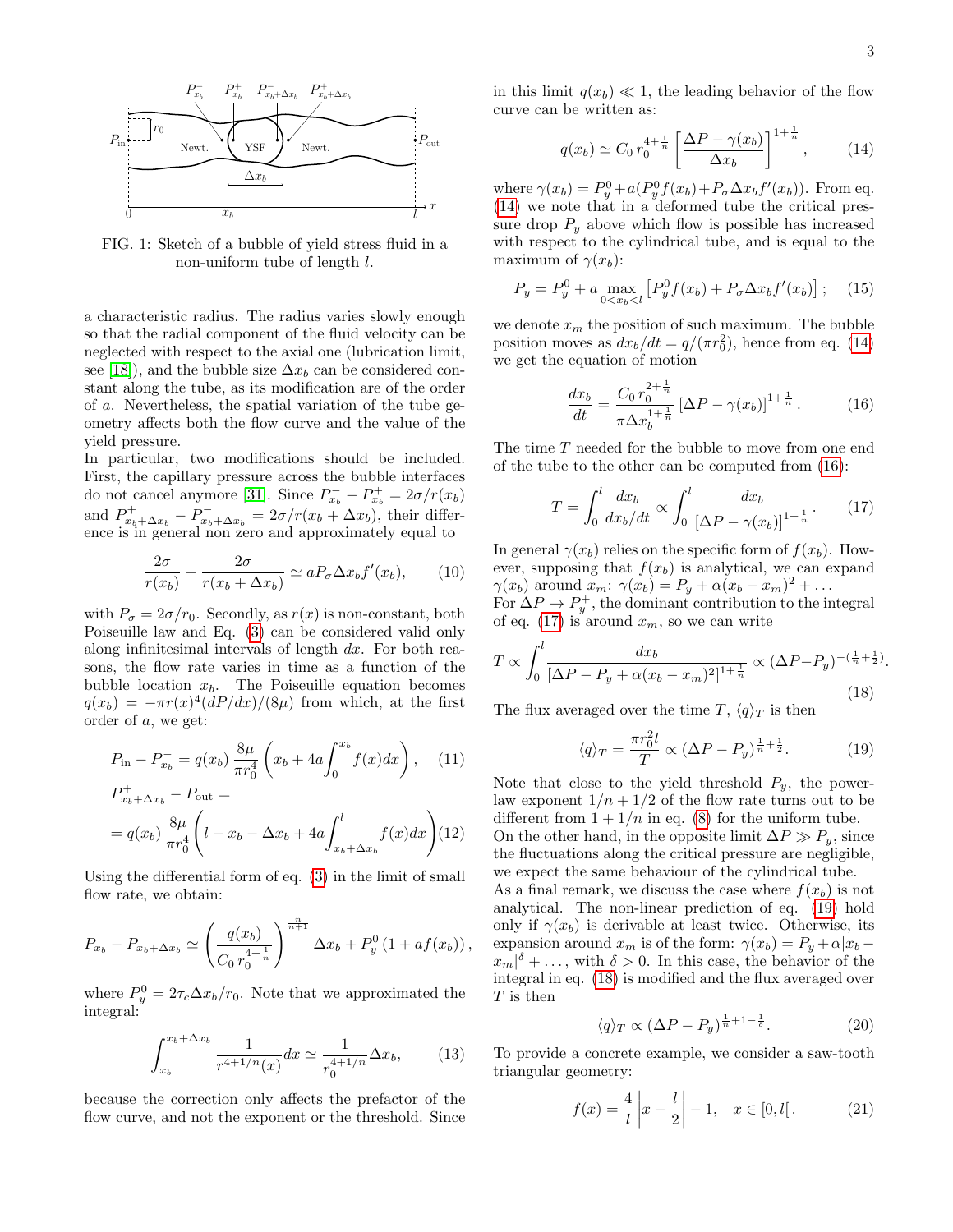<span id="page-3-0"></span>

FIG. 2: Sketch of several bubbles of yield stress fluid in a non-uniform tube of length l.

In this case we have

$$
\gamma(x_b) = P_y^0 + \frac{4a}{l} \left[ P_y^0 \left| x_b - \frac{l}{2} \right| + P_\sigma \Delta x_b \operatorname{sgn} \left( x_b - \frac{l}{2} \right) \right].
$$

Its maximum is located at the discontinuity point  $x_m = 0$ and writes

$$
P_y = P_y^0 + a \left[ 2P_y^0 + \frac{4}{l} P_\sigma \Delta x_b \right].
$$
 (22)

Integrating equation [17](#page-2-3) yields to  $\delta = 1$  if the bubble fluid presents yield stress, while  $\langle q \rangle_T \propto (\Delta P - P_y)^{\frac{1}{n}+1}$  if the bubbles are Newtonian  $(P_y^0 = 0)$ .

### II. MODEL FOR MANY BUBBLES

In a uniform tube, the flow curve obtained when a single shot of non-Newtonian fluid is injected is identical to the one obtained when the same amount of fluid is split in N small bubbles. This is not the case for a non-uniform tube. To be concrete, we address the case of several identical bubbles of non-Newtonian fluid (see figure [2\)](#page-3-0). It comes out that the critical pressure obtained with  $N$  bubbles of length  $\Delta x_b$  is larger than  $NP_y^0 = 2N\Delta x_b \tau_c/r_0$ , the value expected for a single shot of length equal to  $N\Delta x_b$ . The difference depends on the total number of bubbles and on the specific bubble configuration.

During the flow the inter-bubble distances remain constant as the fluids are incompressible. Moreover, periodic boundary conditions are set, namely  $f(x) = f(x+l)$ . This assumption can describe two different situations: (i) a tube of length  $l$  with periodic boundary conditions (ii) a tube of length  $L \gg l$  presenting a periodic deformation of spatial period l. In the latter case, the bubbles are in general located on different periods, but it is convenient to shift their position in the first period: more precisely, if a bubble is located at a certain position in the  $k$ -th period, the dynamics of the system does not change if we subtract the quantity  $(k-1)l$  from that position. We then denote with  $x<sub>b</sub>$  the position of the most left bubble and with  $x_i$  the distance from its *i*-th bubble neighbour. Thus  $i = 1, \ldots, N - 1$ , and the *i*-th right neighbour is located at  $x_b + x_i$ . When  $x_b$  moves from 0 to l all the other bubbles move exactly one period.

In the limit of small flow rate  $q \to 0$ , the pressure drop at the edges of the  $i$ -th bubble is

$$
P_{x_b+x_i}^+ - P_{x_b+x_i+\Delta x_b}^- =
$$
  
=  $\Delta x_b \left( \frac{q}{C_0 r_0^{4+\frac{1}{n}}} \right)^{\frac{n}{n+1}} + P_y^0 + a P_y^0 f(x_b + x_i).$  (23)

At this, one must add the capillary pressure drop  $aP_{\sigma}\Delta x_{b}f'(x_{b}+x_{i}).$  Summing the contributions of all the N bubbles and neglecting the pressure drop induced by the Newtonian fluid, we obtain the following flow rate equation, that depends not only on the variable  $x_b$ , but also on the set of constant values  $\{x_i\}$ :

$$
q(x_b; \{x_i\}) = C_0 r_0^{4 + \frac{1}{n}} \left[ \frac{\Delta P - \gamma(x_b; \{x_i\})}{N \Delta x_b} \right]^{\frac{1}{n} + 1}, \quad (24)
$$

with

$$
\gamma(x_b; \{x_i\}) = NP_y^0 + a\left(P_y^0 F(x_b; \{x_i\}) + P_\sigma \Delta x_b F'(x_b; \{x_i\})\right),
$$

and the function

$$
F(x_b; \{x_i\}) = f(x_b) + \sum_{i=1}^{N-1} f(x_b + x_i). \tag{25}
$$

The critical pressure  $P_y$  needed for the system to flow is then given by the maximum of  $\gamma(x_b, \{x_i\})$  in the interval  $0 < x_b < l$ :

<span id="page-3-1"></span>
$$
P_y(\{x_i\}) = \max_{0 < x_b < l} \left[ \gamma(x_b, \{x_i\}) \right]. \tag{26}
$$

From eq. [\(26\)](#page-3-1) we can see that the value of the critical pressure relies thus not only on the number of bubbles, but also on the specific configuration of the bubbles position, namely on their distances  $\{x_i\}$ . Among the possible ensemble of bubbles configurations, the most relevant is the one where the bubble are evenly distributed. In the diluted limit where  $N\Delta x_b$  is very small compared to the tube length, the position of the N bubbles shifted in the first period is uniformly distributed in the interval  $(0, l)$ . Our first goal is to compute the probability distribution function of the critical pressure,  $\Pi(P_u)$ , associated to such ensemble.

The second goal is characterize the flow rate. Again the flow of a given tube averaged over a period,  $\langle q(\{x_i\}\rangle_T,$ depends on its specific bubbles configuration, and thus on its pressure threshold value  $P_y = P_y(\{x_i\})$ . For  $\Delta P \to P_y^+$ :

$$
T \propto \int_0^l \frac{dx_b}{\left[\Delta P - \gamma(x_b; \{x_i\})\right]^{1 + \frac{1}{n}}} \propto (\Delta P - P_y)^{-(\frac{1}{n} + \frac{1}{2})} \tag{27}
$$

and thus  $\langle q(\lbrace x_i \rbrace \rangle_T \propto (\Delta P - P_y)^{1/n+1/2}$  if the tube modulation is analytical, or, more generally,  $\langle q(\{x_i\}\rangle_T \propto$  $(\Delta P - P_y)^{1/n+1-1/\beta}.$ 

A particular interesting case is the fiber bundle model,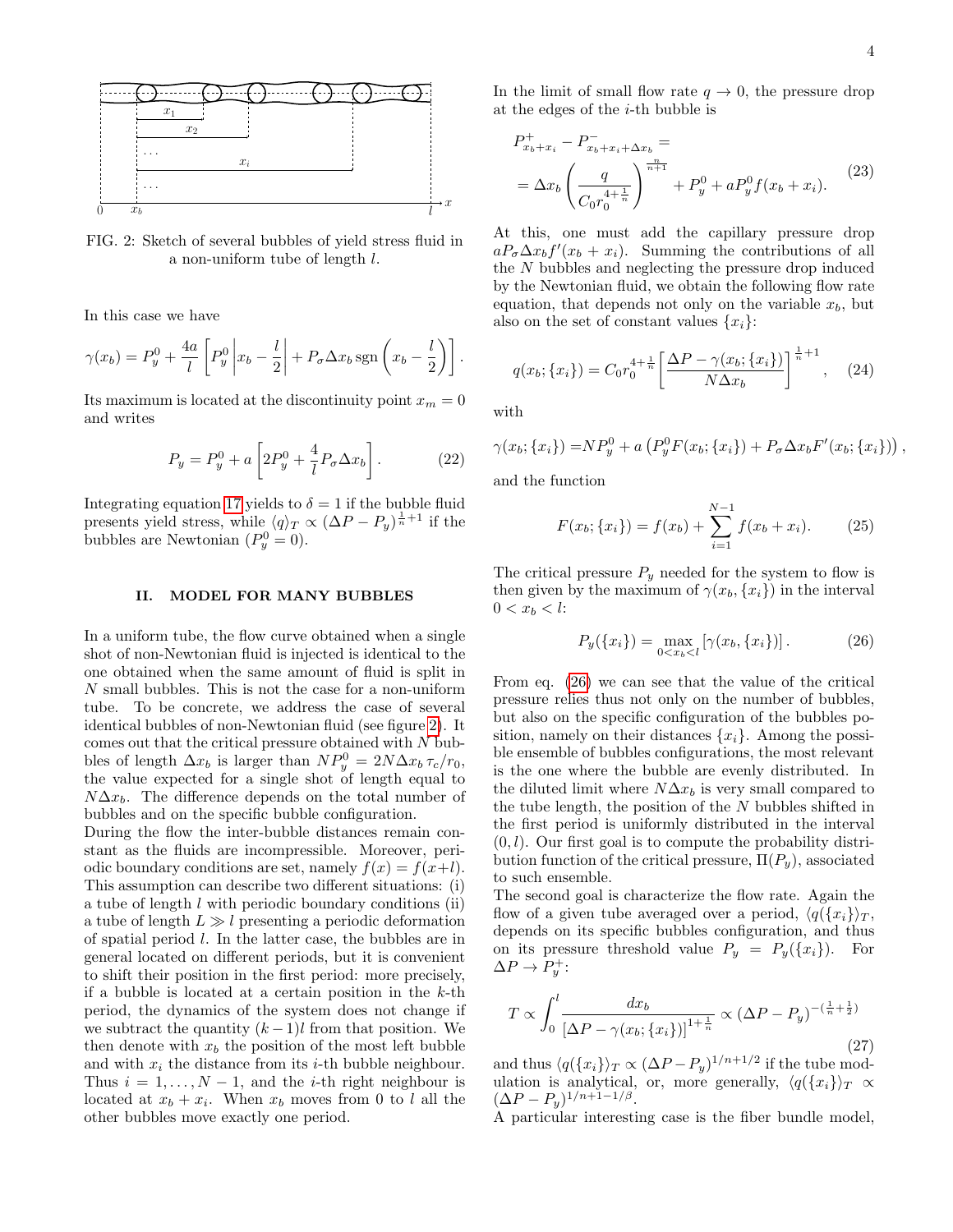usually adopted to study the flow in porous media [\[28\]](#page-8-21). There, a pressure drop  $\Delta P$  is applied to a system of many identical tubes. Every tube is filled with a Newtonian liquid, and N bubbles of non-Newtonian fluid are injected in each tube at random. Thus, we are interested in the mean flow rate per tube of such system for a given  $\Delta P$ , namely  $\langle q \rangle_T$  (here the overline stays for the average over the bubble configurations).

For  $\Delta P$  slightly greater than  $NP_y^0$ , we expect that the flow rate of every tube of the bundle follows the small flow power-law exponent  $1/n+1-1/\beta$  if the pressure drop applied is greater than the pressure threshold of that tube, namely  $\Delta P > P_y$ , or is null if on the contrary  $\Delta P \leq P_y$ . Instead, we have tubes in the large flow limit, whose flow rate is described by the second case of eq. [\(8\)](#page-1-4), only if  $\Delta P$ is sufficiently greater than  $\tilde{P}_y = ((3n+1)/(2n+1))NP_y^0$ . Since  $NP_y^0 < P_y < (3/2)NP_y^0$  for all  $n > 0$ , there's always a finite range of values of  $\Delta P$  for which all tubes in the bundle presenting non-null flow obey to the small flow regime. Moreover,  $P_y \geq NP_y^0$  but is typically much lower than  $P_y$ , because the fluctuations on the value of  $P_y$  are smaller than the difference between  $NP_y^0$  and  $P_y$ . The effects on the mean flow rate caused by the nonuniformity of the tubes can then be seen only if  $\Delta P$  is sufficiently close to  $NP_y^0$ . In this limit we can compute the mean flow rate per tube as

<span id="page-4-3"></span>
$$
\overline{\langle q \rangle_T} \propto \int_{NP_y^0}^{\Delta P} dP_y \, \Pi(P_y) (\Delta P - P_y)^{\frac{1}{n} + 1 - \frac{1}{\beta}}. \tag{28}
$$

### A. Sinusoidal geometry

In this section, we study the case

<span id="page-4-4"></span>
$$
f(x) = \cos(2\pi x/l) \tag{29}
$$

It is useful to introduce the angle variables  $\theta_b = 2\pi x_b/l$ and  $\theta_i = 2\pi x_i/l$ . Using the trigonometric relations, we can write

$$
F(\theta_b; \{\theta_i\}) = \cos(\theta_b) + \sum_{i=1}^{N-1} \cos(\theta_b + \theta_i) = A \cos(\theta_b + \phi)
$$
\n(30)

where the amplitude is

<span id="page-4-0"></span>
$$
A = \sqrt{\left(1 + \sum_{i=1}^{N-1} \cos \theta_i\right)^2 + \left(\sum_{i=1}^{N-1} \sin \theta_i\right)^2} \tag{31}
$$

and the phase shift  $\phi = \arcsin\left(\sum_{i=1}^{N-1} \sin \theta_i / A\right)$ . Similarly, we obtain  $F'(\theta_b) = -(2\pi/l)A \sin(\theta_b + \phi)$ . So  $\gamma(\theta_b, \{\theta_i\})$  can be written as a cosine function

$$
\gamma(\theta_b; \{\theta_i\}) = NP_y^0 + AP_\gamma \cos(\theta_b + \phi + \varphi) \tag{32}
$$

where  $P_{\gamma} = a \sqrt{(P_y^0)^2 + (2\pi P_{\sigma} \Delta x_b/l)^2}$  and  $\varphi =$  $-\arccos(P_0^y/P_\gamma)$ , from which it's easy to see that the



FIG. 3: Critical pressure distribution for  $N = 1000$ bubbles in a sinusoidal tube. Blue dots are the histogram of the numerical data obtained by computing  $P_y$  using equations [\(31\)](#page-4-0) and [\(33\)](#page-4-1) with  $\theta_i$  uniformly distributed in  $(0, 2\pi)$ . The solid line is the analytical prediction of equation [\(36\)](#page-4-2). Here we set  $P_y^0 = P_\sigma = 2$ ,  $l = 1$  and  $a = 0.01$ .

pressure threshold is

<span id="page-4-1"></span>
$$
P_y = NP_y^0 + AP_\gamma \tag{33}
$$

We now discuss three different possible cases related to different configurations of the bubble positions:

• Each bubble is separated from its nearest neighbours by a distance equal to the spatial period  $l$ . This means that  $\theta_i = 0 \ \forall i$ , and consequently  $P_y$ reaches the highest possible value

$$
P_y = N \left( P_y^0 + P_\gamma \right) \tag{34}
$$

• Each bubble is separated from its nearest neighbours by half of the spatial period  $l/2$ , so  $\theta_i = \pi$ for i odd and  $\theta_i = 2\pi$  for i even.  $P_y$  takes the lowest possible value

$$
P_y = \begin{cases} NP_y^0 & \text{if } N \text{ even} \\ N P_y^0 + P_\gamma & \text{if } N \text{ odd} \end{cases}
$$
 (35)

• The position of every bubble is uniformly distributed along the tube. This is equivalent to suppose that all the  $N-1$  angular differences  $\theta_i$  are uniformly distributed in the interval  $[0, 2\pi]$ . In the limit of N sufficiently large,  $P_y$  follows, in the interval  $[NP_y^0, +\infty]$ , the probability distribution

<span id="page-4-2"></span>
$$
\Pi(P_y) = \frac{2(P_y - NP_y^0)}{NP_\gamma^2} e^{-\frac{(P_y - NP_y^0)^2}{NP_\gamma^2}}.
$$
 (36)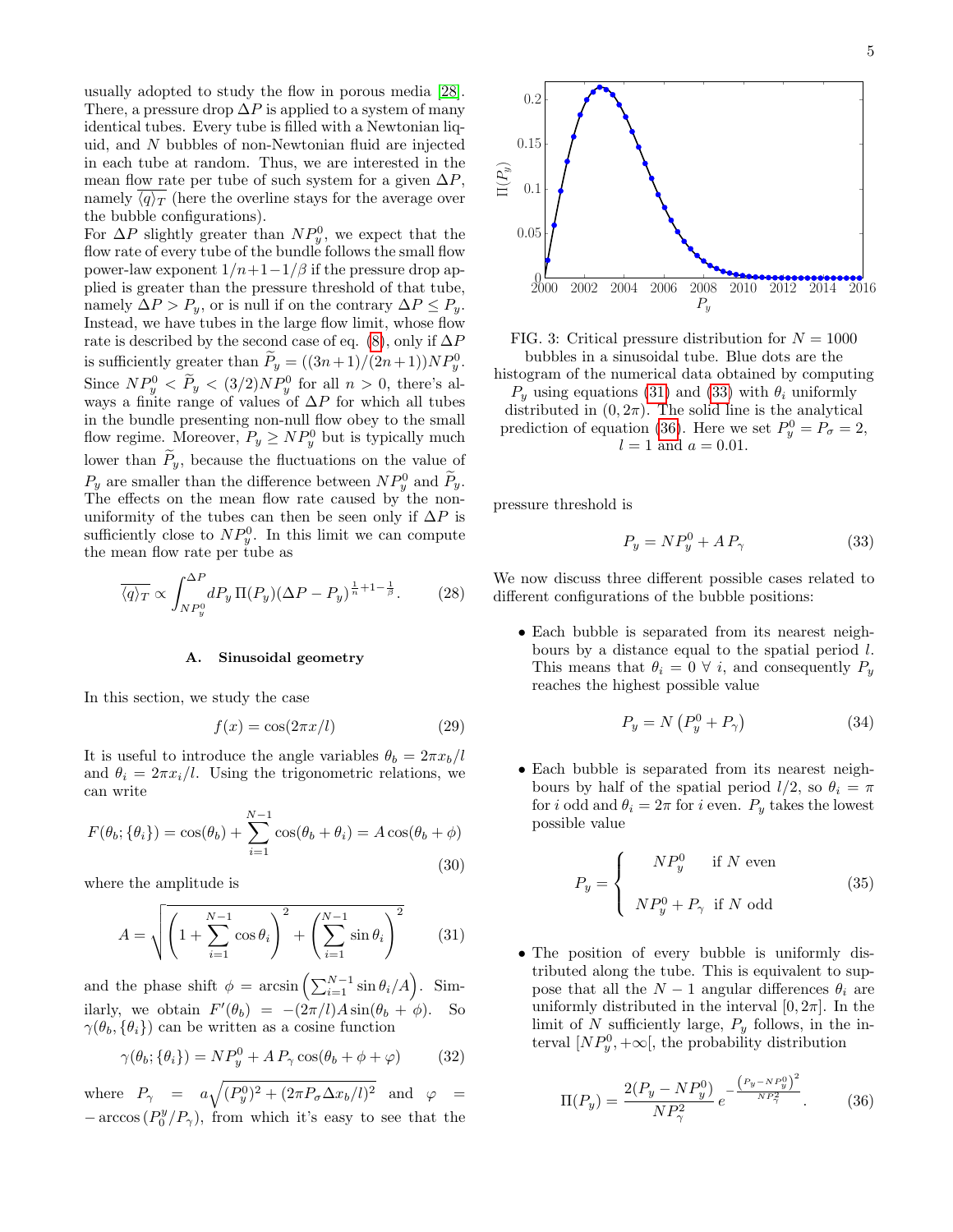In order to prove eq. [\(36\)](#page-4-2), we first calculate the probability distribution of the variable  $B = A^2$ :

<span id="page-5-0"></span>
$$
g(B) = \frac{1}{(2\pi)^{N-1}} \int_0^{2\pi} d\theta_1 \cdots \int_0^{2\pi} d\theta_{N-1} \,\delta\left(B - A^2\right). \tag{37}
$$

To solve [\(37\)](#page-5-0) it's convenient to perform a Laplace transform:

<span id="page-5-1"></span>
$$
\widetilde{g}(s) = \int_0^{+\infty} dB \ e^{-sB} g(B)
$$
  
= 
$$
\frac{1}{(2\pi)^{N-1}} \int_0^{2\pi} d\theta_1 \int_0^{2\pi} d\theta_2 \dots
$$
  

$$
\dots \int_0^{2\pi} d\theta_{N-1} e^{-s \left( \left( 1 + \sum_{i=1}^{N-1} \cos \theta_i \right)^2 + \left( \sum_{i=1}^{N-1} \sin \theta_i \right)^2 \right)}
$$
\n(38)

We define  $m_x = \sum_{i=1}^{N-1} \cos \theta_i$  and  $m_y = \sum_{i=1}^{N-1} \sin \theta_i$ . Note that the average and the variance of both  $\cos \theta_i$ and  $\sin \theta_i$  in the interval  $[0, 2\pi]$ , are respectively 0 and 1/2. Moreover, their crossed integral (the covariance) in the same interval is zero, meaning that  $m_x$  and  $m_y$  are statistical independent. According to the central limit theorem, when  $N - 1 \simeq N$  is sufficiently large, the distribution of both  $m_x$  and  $m_y$  is Gaussian with mean zero and variance  $N/2$ . Eq. [\(38\)](#page-5-1) can be rewritten as

$$
\widetilde{g}(s) = \int_{-\infty}^{+\infty} dm_x \frac{e^{-\frac{m_x^2}{N}}}{\sqrt{\pi N}} \int_{-\infty}^{+\infty} dm_y \frac{e^{-\frac{m_y^2}{N}}}{\sqrt{\pi N}} e^{-s\left((1+m_x)^2 + m_y^2\right)}
$$

$$
= \frac{e^{-s + \frac{s^2}{1/N+s}}}{1 + Ns} \frac{N \gg 1}{1 + Ns}.
$$
(39)

The inverse Laplace transform leads to  $g(B)$  =  $\exp(-B/N)/N$ , from which eq. [\(36\)](#page-4-2) easily follows. From [\(28\)](#page-4-3) and using  $\Delta P \to (NP_y^0)^+$  in eq. [\(36\)](#page-4-2), we finally obtain the mean flow rate per tube:

$$
\overline{\langle q \rangle_T} \propto (\Delta P - NP_y^0)^{\frac{1}{n} + \frac{5}{2}}.
$$
 (40)

### B. Beyond the sinusoidal geometry: the triangular saw tooth shape

In the previous section we computed explicitly the distribution of critical threshold (see equation [\(36\)](#page-4-2)) for a tube tube with a sinusoidal deformation and random located identical bubbles. In particular it comes out that the distribution vanishes linearly at  $NP_y^0$ . How general is this result?

We can prove that the result is still robust if the N bubbles have slightly different sizes (see Appendix [A\)](#page-10-0). However, in this section we show that the shape of the distribution is very sensitive to the analytical properties of  $f(x)$ . As an important example, we discuss in detail the triangular saw tooth shape introduced in eq. [\(21\)](#page-2-6), and we first focus on the fully Newtonian case (for which  $\tau_c = 0$ , and then on the non-Newtonian bubbles case but where capillarity effects can be neglected (for which  $\sigma = 0$ ).

<span id="page-5-2"></span>

FIG. 4: Sketch of several bubbles in a tube presenting the triangular modulation given by eq. [\(21\)](#page-2-6).

<span id="page-5-3"></span>



#### 1. Bubbles of Newtonian fluid

If the tube is non uniform, even Newtonian bubbles lead to a critical pressure  $P_y$ , due to the capillary pressure drop at the interface. The value of  $P_y$  corresponds to the maximum, in the interval  $0 < x_b < l$ , of the function

$$
\gamma(x_b; \{x_i\}) = aP_{\sigma} \Delta x_b F'(x_b; \{x_i\}),
$$

here  $F'(x_b; \{x_i\})$  is the sum of N contributions. For the triangular saw tooth shape, there is a contribution −4/l for every bubble located in the semi-period interval  $[0, l/2]$  and  $+4/l$  for every bubble in the other semiperiod  $[l/2, l]$ . When  $x_b$  moves from 0 to l, all the bubble are shifted of the same quantity. The function  $\gamma(x_b; \{x_i\})$  remains constant until one of the two facts occurs: either the most right bubble belonging to the first semi-period enters the second, so that the function  $\gamma$  increases by  $2P_{\gamma}$ , where  $P_{\gamma} = (4/l)aP_{\sigma}\Delta x_b$ , or the last bubble belonging to the second semi-period enters the first, so that  $\gamma$  decreases by  $-2P_{\gamma}$ . A sketch of this procedure is shown in figure [4.](#page-5-2) Increasing  $x_b$  further, other jumps occur and the function  $\gamma(x_b; \{x_i\})$  performs a periodic random walk in  $x<sub>b</sub>$  with a diffusion constant  $D = 2P_{\gamma}^2$ . A typical trajectory of this random walk is shown in figure [5.](#page-5-3) The random walk displays the symmetry  $\gamma(x_b; \{x_i\}) = -\gamma(l/2 + x_b; \{x_i\})$  and can be decomposed into two Brownian bridges with mirror symmetry, namely two Brownian processes constraint to both start and end at 0 and with opposite sign. If we de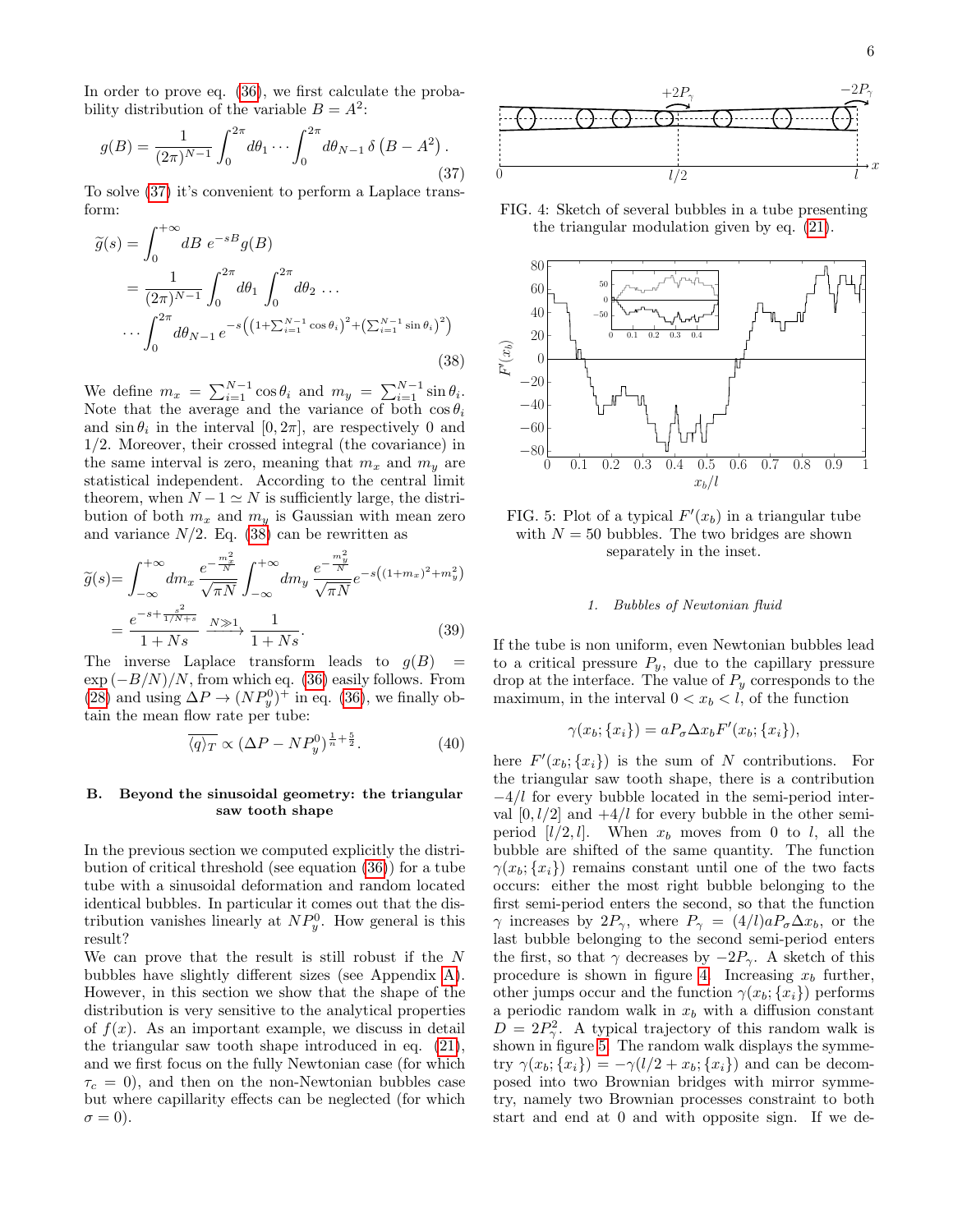note the two processes  $z_1(i)$  and  $z_2(i)$ , they evolve from  $i = 0$ , in which  $z_1(0) = z_2(0) = 0$ , to  $i = N$ , in which  $z_1(N) = z_2(N) = 0$ ; the two bridges are identical but opposite in sign, namely  $z_1(i) = -z_2(i)$ . As a consequence, the global maximum of  $|\gamma|$  can be written as

<span id="page-6-2"></span>
$$
P_y = \max_{0 < x_b < l/2} |\gamma(x_b)| = \max_{0 < i < N} |z_1(i)| \tag{41}
$$

The exact calculation of the distribution of  $P_y$  can be done using the methods discussed in [\[21\]](#page-8-27) for Brownian bridges. However, the statistical behaviour of  $\max_{0 \le i \le N} |z_1(i)|$  should be similar to the one of the span S of the process, defined as  $S = \max_{0 \le i \le N} (z_1)$  –  $\min_{0 \leq i \leq N} (z_1)$ . For the span, rigorous results are proven not only for the Brownian motion but for Gaussian processes with generic Hurst exponent H (the Brownian motion corresponds to  $H = 1/2$ . In particular, the probability to have a small span  $\varepsilon$  is known to vanish singularly as [\[14\]](#page-8-28)

<span id="page-6-0"></span>
$$
\text{Prob}[S < \varepsilon] \propto e^{-k\frac{DN}{\varepsilon^{1/H}}} \quad \text{for } \varepsilon \to 0,\tag{42}
$$

where  $k$  is a numerical prefactor of order one. From eq.  $(42)$ , we can infer that the probability distribution of  $P_y$ vanishes as

<span id="page-6-3"></span>
$$
\Pi(P_y) \propto P_y^{-3} e^{-\frac{2kNP_\gamma^2}{P_y^2}} \quad \text{for} \ \ P_y \to 0. \tag{43}
$$

The presence of an essential singularity at the origin indicates that the tubes with small critical pressure are extremely rare. From eq. [\(28\)](#page-4-3) we then find that in the limit of small  $\Delta P$  the mean flow rate per tube vanishes exponentially as

$$
\overline{\langle q \rangle_T} \propto e^{-\frac{2kNP_\gamma^2}{\Delta P^2}}.\tag{44}
$$

### 2. Bubbles of yield stress fluid without capillary effects

The same approach allows to solve the case of bubbles of Non-Newtonian fluid for which we neglect capillary effects. The value of  $P_y$  corresponds to the maximum, in the interval  $0 < x_b < l$ , of the function

$$
\gamma(x_b, \{x_i\}) = NP_y^0 + aP_y^0 F(x_b; \{x_i\}),
$$

Here  $F(x_b, x_i)$  is the integral of the random walk discussed in the Newtonian case. A typical trajectory is shown in figure [7](#page-6-1) and corresponds to the trajectory of a Random Acceleration Process (RAP), a piecewise linear function where the slope performs a Random walk; in particular this Gaussian process represents the integral of a Brownian Bridge, and is characterized by  $H = 3/2$ . The methods discussed in [\[20\]](#page-8-29) may be a starting point for deriving an exact form for the distribution of the maximum of a RAP. However, following the lines of the previous discussion, we expect that the distribution of the



FIG. 6: Critical pressure distribution for  $N = 1000$ bubbles of Newtonian fluid in a triangular tube. Blue dots are the histogram of the numerical data, obtained

by generating a Brownian bridge of N steps and extracting its absolute maximum according to eq. [\(41\)](#page-6-2); the dashed curve is the probability distribution [\(36\)](#page-4-2) for a sinusoidal tube. In both cases we set  $P_y^0 = 0$ ,  $P_\sigma = 2$ ,  $l = 1$  and  $a = 0.01$ . In the inset, the numerical data  $(P_y^{-2}, \Pi(P_y))$  are compared to the asymptotic trend of eq. [\(43\)](#page-6-3).

<span id="page-6-1"></span>

FIG. 7: Plot of a typical  $F(x_b)$  in a triangular tube with  $N = 50$  bubbles. The two bridges are shown separately in the inset.

critical pressure vanishes at  $NP_y^0$  as

<span id="page-6-4"></span>
$$
\Pi(P_y) \propto (P_y - NP_y^0)^{-\frac{5}{3}} e^{-\frac{k^* NP_y^{2/3}}{(P_y - NP_y^0)^{2/3}}}
$$
 for  $P_y \to NP_y^0$ , (45)

where now  $P_{\gamma} = aP_y^0$  and  $k^*$  is a numerical prefactor different from k. For  $\Delta P \gtrsim N P_y^0$  the mean flow rate per tube scales now as

$$
\frac{-\frac{k^* N P_\gamma^{2/3}}{\left(\Delta P - N P_y^0\right)^{2/3}}}{\left(46\right)}\tag{46}
$$

As a final remark we note that, as  $H \to +\infty$  the function  $\gamma(x_b, \{x_i\})$  becomes smoother in  $x_b$  and the critical pressure distribution remains singular, but at a higher order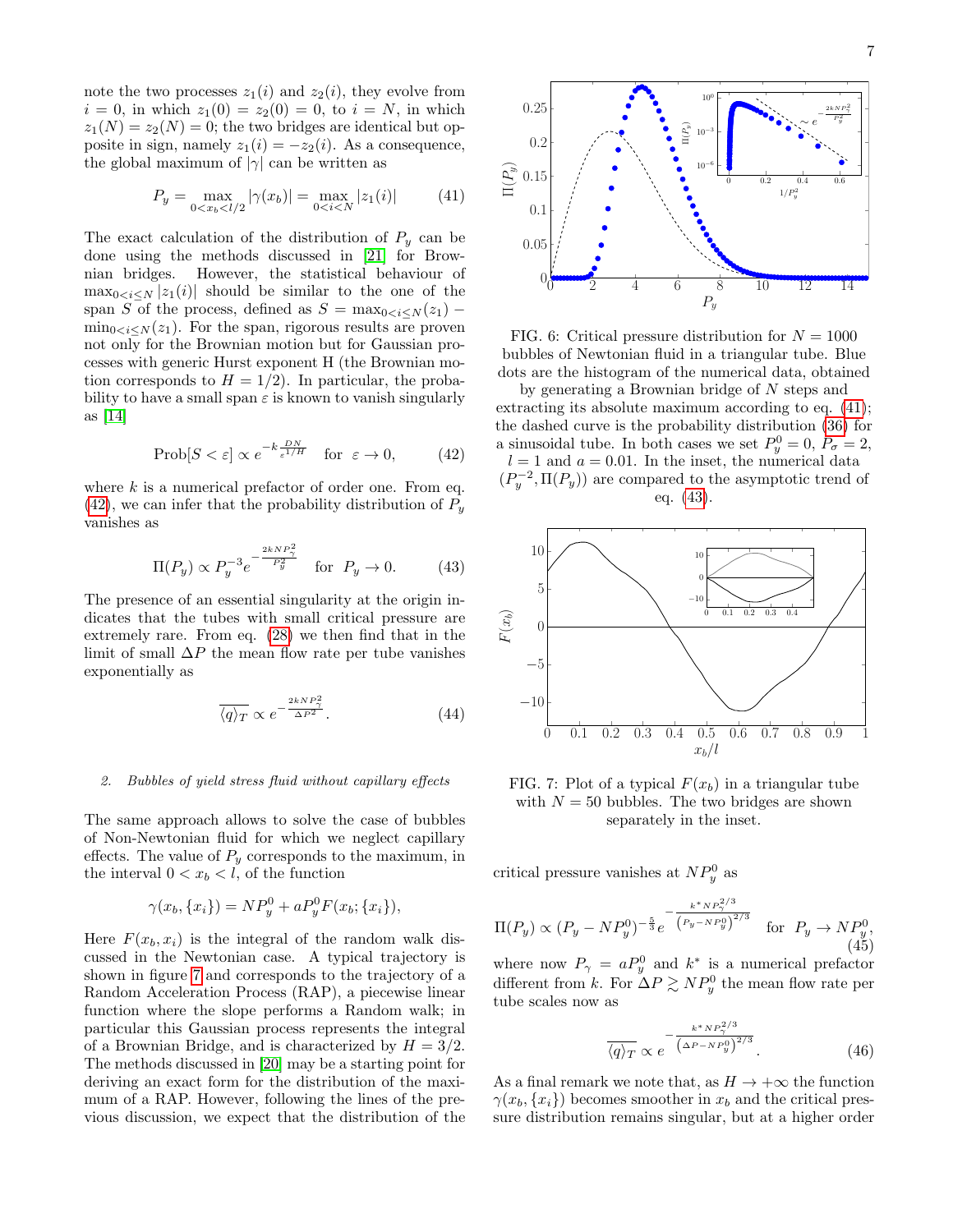

FIG. 8: Critical pressure distribution for  $N = 1000$ bubbles of yield stress fluid in a triangular tube. Blue dots are the histogram of the numerical data, obtained by generating a Random acceleration process of  $N$  steps and extracting its absolute maximum; the dashed curve is the probability distribution [\(36\)](#page-4-2) for a sinusoidal tube.

In both cases we set  $P_y^0 = 2$ ,  $P_\sigma = 0$ ,  $l = 1$  and  $a = 0.01$ . In the inset, the numerical data  $((P_y - NP_y^0)^{-2/3}, \Pi(P_y - NP_y^0))$  are compared to the

asymptotic trend of eq. ([\(45\)](#page-6-4)).

of derivative. The linear behaviour in the limit  $P_y \to 0$ found for the sinusoidal case represents then the most regular behaviour we can expect.

### III. CONCLUSION

In this paper, we studied the flow rate curve in tubes filled with a Newtonian fluid and where bubbles of non-Newtonian (or Newtonian) fluid are injected. In presence of a non-Newtonian bubble, or of a non-uniform tube shape, we found a yield pressure threshold,  $P_y$ , below which there is no flow. Above this threshold, the flow is strongly non-linear and grows with a characteristic exponent:

$$
Q \propto (\Delta P - P_y)^{\beta}.
$$
 (47)

The value of  $P_y$  and  $\beta$  depends on the number of bubbles and the geometry of the tubes. Our results can be summarised as follows:

a. One bubble: The value of the threshold for the uniform tube of radius  $r_0$  is:  $P_y = P_y^0 = 2\tau_c \Delta x_b/r_0$ , where  $\tau_c$  is the yield stress of the non-Newtonian bubble of size  $\Delta x_b$ . For a non-uniform tube, the value is non-zero even for a Newtonian bubble and given by:

$$
P_y = P_y^0 + a \max_{0 < x_b < l} \left[ P_y^0 f(x_b) + P_\sigma \Delta x_b f'(x_b) \right], \quad (48)
$$

where  $P_{\sigma}$  is the contribution of the surface tension. The values of the exponent  $\beta$  in the different configurations are given by table [I.](#page-7-0)

<span id="page-7-0"></span>

|         | Newt      | Non-Newt                                     |
|---------|-----------|----------------------------------------------|
| Uniform | $\beta=1$ | $\beta = 1/n + 1$                            |
|         |           | Non-uniform $\beta = 1/2 \beta = 1/n + 1/2 $ |

TABLE I: Summary of the exponent  $\beta$  when a single bubble is injected in a tube filled with a Newtonian fluid. In the case of a non-uniform tube,  $\gamma(x)$  is assumed regular around the maximum  $(i.e$  $\gamma(x) \sim P_y + \alpha(x - x_m)^2$ . Otherwise, if  $\gamma(x) \sim P_y + \alpha (x - x_m)^{\delta}$ , the exponent are  $\beta = 1 - 1/\delta$ and  $\beta = 1 + 1/n - 1/\delta$  for the Newtonian and non-Newtonian case respectively.

b. N bubbles: In the case of the uniform tube, the flow curve is identical as for the single bubble. The value of the threshold coincides with the one of a single bubble with the same amount of fluid. The case of a non-uniform tube is instead much more interesting. The value of the threshold depends explicitly on the number of bubbles and their relative distance. Assuming that the bubbles are randomly evenly distributed, we derive explicit formulas for the probability distribution of the threshold. In particular, for the tube of sinusoidal shape, we found:

$$
\Pi(P_y) = \frac{2(P_y - NP_y^0)}{NP_\gamma^2} e^{-\frac{(P_y - NP_y^0)^2}{NP_\gamma^2}}.
$$

<span id="page-7-1"></span>For a fiber bundle model, the total flow curve results from averaging all the bubbles position configurations. The values obtained for the exponent  $\beta$  are given in table [II.](#page-7-1)

|         | Newt      | Non-Newt                                     |
|---------|-----------|----------------------------------------------|
| Uniform | $\beta=1$ | $\beta = 1/n + 1$                            |
|         |           | Sinusoidal $\beta = 5/2$ $\beta = 1/n + 5/2$ |

TABLE II: Summary of the exponent  $\beta$  when many bubbles are injected in a tube with a tube filled with a Newtonian fluid. If the tube is uniform, we recover the result of a single bubble. If the tube has a sinusoidal shape, the exponent is modified.

Note that we consider a sinusoidal deformation; if the tube deformation is less regular, the distribution  $\Pi(P_u)$ develops a essential singularity. In the case of the triangular tube we found that the singularity  $\Pi(P_y) \sim$  $\exp(-1/P_y^2)$  for the Newtonian bubbles and  $\Pi(P_y) \sim$  $\exp\left(-1/P_y^{2/3}\right)$  for the non-Newtonian bubbles in absence of capillary effects.

In conclusion, our study shows that in the case of the fiber bundle model the flow curve can always be described by eq. [\(1\)](#page-0-0), and we provide an explicit expression for the value of  $\beta$  and for the distribution of  $P_y$  in different geometry. We remark that within the fiber bundle model the value of  $\beta$  depends explicitly on the regularity of the function  $\gamma(x)$ . One can wonder if this dependence holds also for a realistic porous media. Indeed, the fiber bundle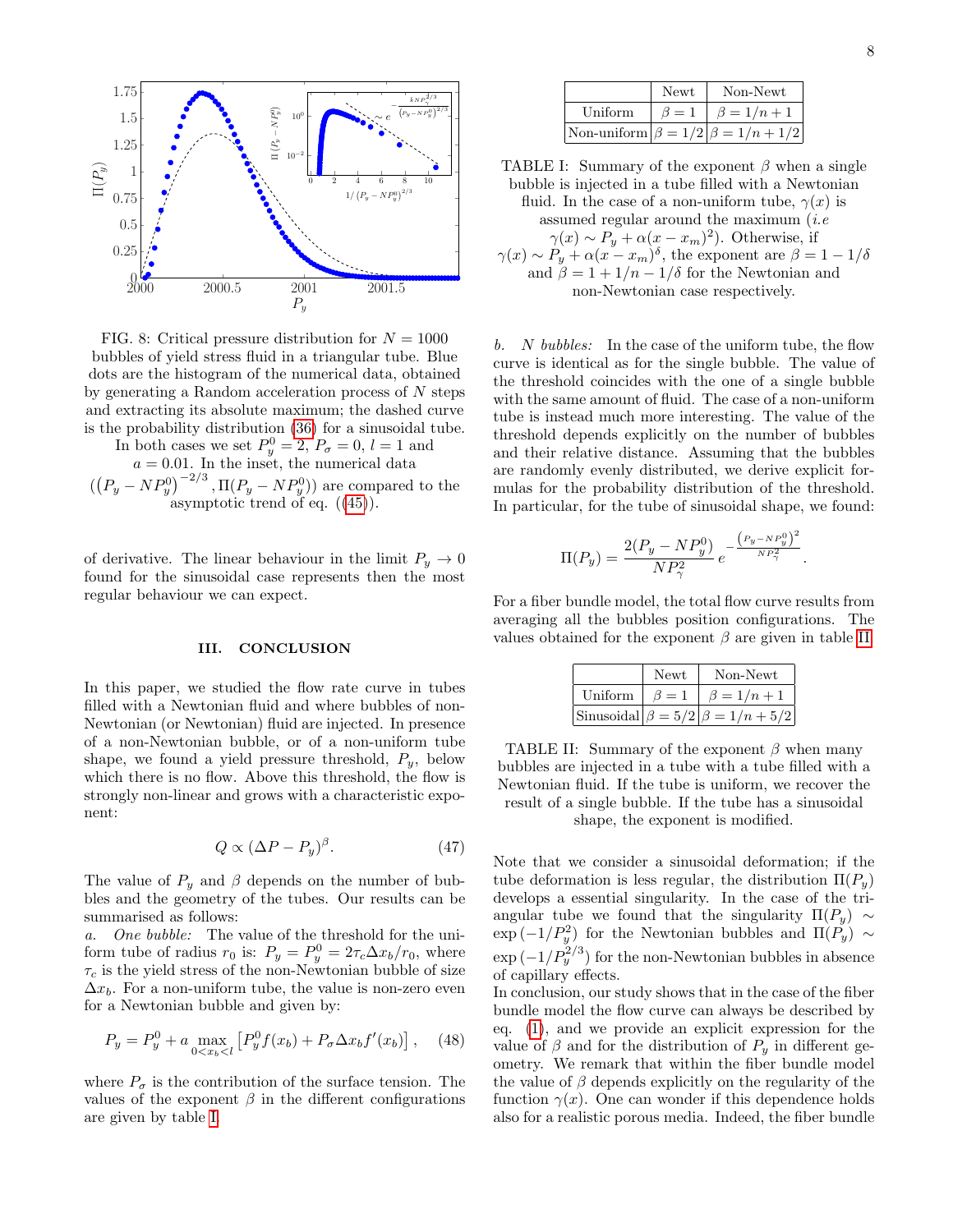model is a crude approximation as all tubes are independent. A challenge for future works is then to solve the flow in frameworks of interacting tubes.

#### ACKNOWLEDGMENTS

This work was partly supported by the Research Council of Norway through its Center of Excellence fund-

- <span id="page-8-5"></span>[1] T. Al-Fariss and K. L. Pinder. Flow through porous media of a shear-thinning liquid with yield stress. Can. J. Chem. Eng., 65(3):391–405, 1987.
- <span id="page-8-22"></span>[2] O. Aursjø, M. Erpelding, K. T. Tallakstand, E. G. Flekkøy, A. Hansen, and K. J. Måløy. Film flow dominated simultaneous flow of two viscous incompressible fluids through a porous medium. Front. Physics, 2:63, 2014.
- <span id="page-8-4"></span>[3] A. C. Barbati, J. Desroches, A. Robisson, and Gareth H. McKinley. Complex fluids and hydraulic fracturing. Annual Review of Chemical and Biomolecular Engineering, 7(1):415–453, 2016. PMID: 27070765.
- <span id="page-8-0"></span>[4] H.A. Barnes, J.F. Hutton, and K. Walters. An introduction to rheology, volume 3. Elsevier Science Limited, 1989.
- <span id="page-8-25"></span>[5] D. Bauer, L. Talon, Y. Peysson, H. B. Ly, G. Batôt, T. Chevalier, and M. Fleury. Experimental and numerical determination of darcy's law for yield stress fluids in porous media. Phys. Rev. Fluids, 4:063301, Jun 2019.
- <span id="page-8-15"></span>[6] J. Bear. Dynamics of Fluids in Porous Media. Elsevier, New York, 1988.
- <span id="page-8-2"></span>[7] N. Bessonov, A. Sequeira, S. Simakov, Y. Vassilevskii, and V. Volpert. Methods of blood flow modelling. Mathematical modelling of natural phenomena,  $11(1):1-25$ , 2016.
- <span id="page-8-23"></span>[8] R. B. Bird. Useful non-newtonian models. Annual Review of Fluid Mechanics, 8(1):13–34, 1976.
- <span id="page-8-24"></span>[9] R.B. Bird, R.C. Armstrong, and O. Hassager. Dynamics of polymeric liquids. Vol. 1, 2nd Ed. : Fluid mechanics. John Wiley and Sons Inc., New York, NY, Jan 1987.
- <span id="page-8-6"></span>[10] M. Chen, W. Rossen, and Y. C. Yortsos. The flow and displacement in porous media of fluids with yield stress. *Chem. Eng. Sci.*,  $60(15):4183 - 4202$ , 2005.
- <span id="page-8-17"></span>[11] T. Chevalier, D. Salin, L. Talon, and A. G. Yiotis. History effects on nonwetting fluid residuals during desaturation flow through disordered porous media. Phys. Rev. E, 91:043015, Apr 2015.
- <span id="page-8-13"></span>[12] T. Chevalier and L. Talon. Generalization of Darcy's law for Bingham fluids in porous media: From flowfield statistics to the flow-rate regimes. Phys. Rev. E, 91:023011, Feb 2015.
- <span id="page-8-1"></span>[13] P. Coussot. Rheometry of pastes, suspensions, and granular materials: applications in industry and environment. John Wiley and Sons, 2005.
- <span id="page-8-28"></span>[14] D. S Dean, S. Gupta, G. Oshanin, A. Rosso, and G. Schehr. Diffusion in periodic, correlated random forcing landscapes. Journal of Physics A: Mathematical and Theoretical, 47(37):372001, Aug 2014.
- <span id="page-8-16"></span>[15] F. AL Dullien. Porous media: fluid transport and pore structure. Academic press, 1991.

<span id="page-8-7"></span>[16] V.M. Entov. On some two-dimensional problems of the theory of filtration with a limiting gradient. Prikl. Mat. Mekh., 31:820–833, 1967.

ments d'Avenir du LabEx" PALM (ANR-10-LABX-

0039-PALM).

- <span id="page-8-11"></span>[17] D. Fraggedakis, E. Chaparian, and O. Tammisola. The first open channel for yield-stress fluids in porous media. Journal of Fluid Mechanics, 911:A58, 2021.
- <span id="page-8-26"></span>[18] I.A. Frigaard and D.P. Ryan. Flow of a visco-plastic fluid in a channel of slowly varying width. Journal of Non-Newtonian Fluid Mechanics, 123(1):67–83, 2004.
- <span id="page-8-8"></span>[19] C. Liu, A. De Luca, A. Rosso, and L. Talon. Darcy's law for yield stress fluids. Phys. Rev. Lett., 122:245502, Jun 2019.
- <span id="page-8-29"></span>[20] S. N Majumdar, A. Rosso, and A. Zoia. Time at which the maximum of a random acceleration process is reached. Journal of Physics A: Mathematical and Theoretical, 43(11):115001, mar 2010.
- <span id="page-8-27"></span>[21] F. Mori, S. N. Majumdar, and G. Schehr. Distribution of the time between maximum and minimum of random walks. Physical Review E, 101(5), May 2020.
- <span id="page-8-14"></span>[22] S. Nash and D. A. S. Rees. The effect of microstructure on models for the flow of a bingham fluid in porous media. Transp. Porous Media, 2016.
- <span id="page-8-9"></span>[23] HC Park, MC Hawley, and RF Blanks. The flow of non-newtonian solutions through packed beds. SPE, 15(11):4722, 1973.
- <span id="page-8-3"></span>[24] A. S. Popel and P. C. Johnson. Microcirculation and hemorheology. Annual Review of Fluid Mechanics, 37(1):43–69, 2005.
- <span id="page-8-18"></span>[25] E. M Rassi, S. L Codd, and J. D. Seymour. Nuclear magnetic resonance characterization of the stationary dynamics of partially saturated media during steady-state infiltration flow. New Journal of Physics, 13(1):015007–, 2011.
- <span id="page-8-10"></span>[26] A. Rodríguez de Castro and G. Radilla. Non-darcian flow of shear-thinning fluids through packed beads: Experiments and predictions using forchheimer's law and ergun's equation. Advances in Water Resources, 100:35 – 47, 2017.
- <span id="page-8-12"></span>[27] S. Roux and H. J. Herrmann. Disorder-induced nonlinear conductivity. Europhys. Lett., 4(11):1227, 1987.
- <span id="page-8-21"></span>[28] S. Roy, A. Hansen, and S. Sinha. Effective rheology of two-phase flow in a capillary fiber bundle model. Frontiers in Physics, 7:92, 2019.
- <span id="page-8-20"></span>[29] S. Sinha, A. T. Bender, M. Danczyk, K. Keepseagle, C. A. Prather, J. M. Bray, L. W. Thrane, J. D. Seymour, S. L. Codd, and A. Hansen. Effective rheology of two-phase flow in three-dimensional porous media: Experiment and simulation. Transport in Porous Media, 119(1):77–94, Aug 2017.
- <span id="page-8-19"></span>[30] S. Sinha and A. Hansen. Effective rheology of immis-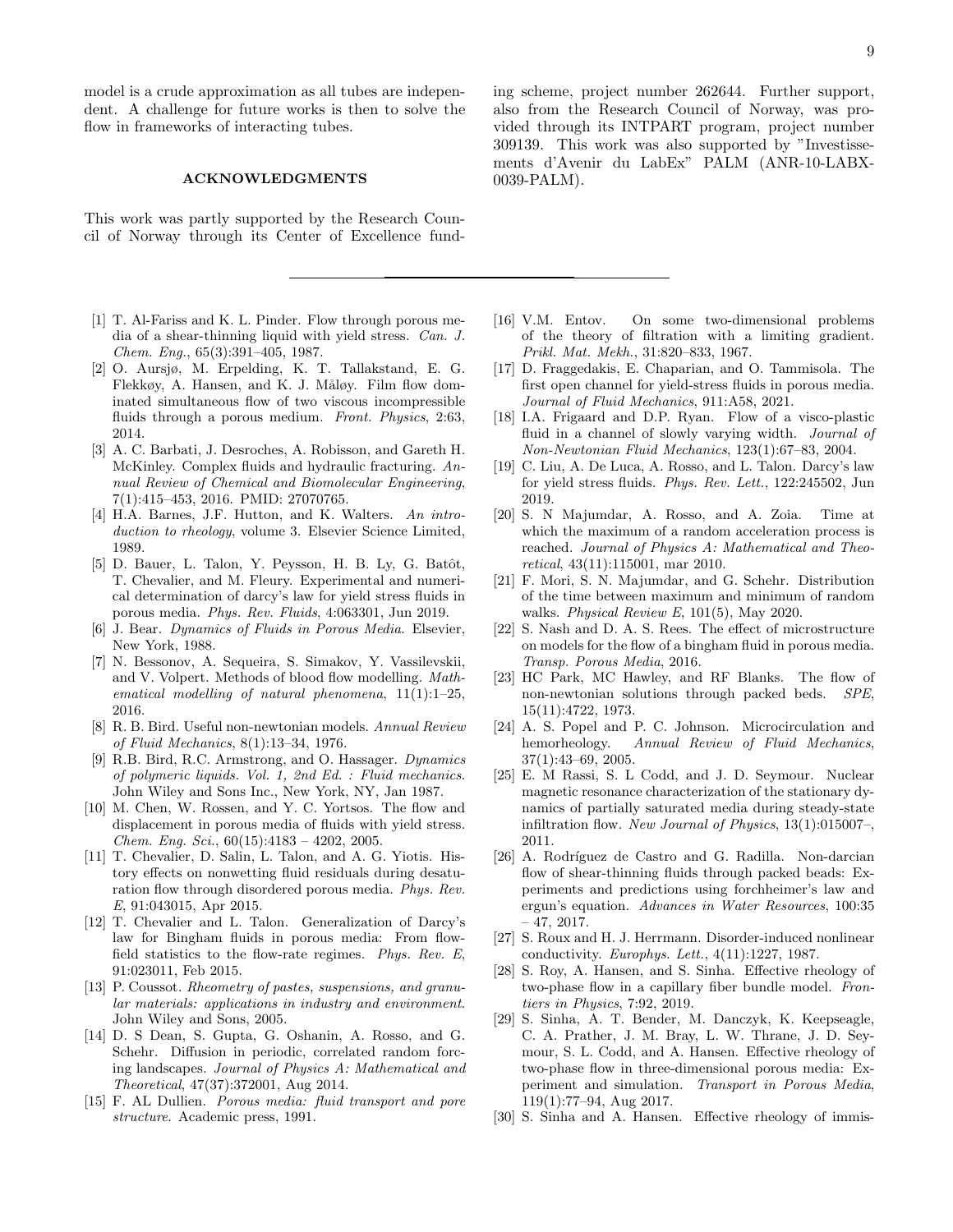cible two-phase flow in porous media. Europhys. Lett. , 99(4):44004–, 2012.

- <span id="page-9-10"></span>[31] S. Sinha, A. Hansen, D. Bedeaux, and S. Kjelstrup. Effective rheology of bubbles moving in a capillary tube. Phys. Rev. E, 87:025001, Feb 2013.
- <span id="page-9-1"></span>[32] T. Sochi and M. J. Blunt. Pore-scale network modeling of ellis and herschel-bulkley fluids. J. Pet. Sci. Eng.,  $60(2):105 - 124$ , 2008.
- <span id="page-9-4"></span>[33] Ken Tore Tallakstad, G. Løvoll, H, A. Knudsen, T. Ramstad, E. G. Flekkøy, and K. J. Måløy. Steady-state, simultaneous two-phase flow in porous media: An experimental study. Phys. Rev. E, 80:036308, Sep 2009.
- <span id="page-9-8"></span>[34] L. Talon, H. Auradou, and A. Hansen. Effective rheology of Bingham fluids in a rough channel. Front. Physics, 2(24):24, 2014.
- <span id="page-9-2"></span>[35] L. Talon and D. Bauer. On the determination of a generalized Darcy equation for yield-stress fluid in porous media using a lattice-Boltzmann trt scheme. Eur. Phys. J. E, 36(12):139, 2013.
- <span id="page-9-3"></span>[36] N. Waisbord, N. Stoop, D. M. Walkama, J. Dunkel, and J. S. Guasto. Anomalous percolation flow transition of yield stress fluids in porous media. Phys. Rev. Fluids, 4:063303, Jun 2019.
- <span id="page-9-0"></span>[37] R. P. Widmer Soyka, A. López, C. Persson, L. Cristofolini, and Stephen J. Ferguson. Numerical description and experimental validation of a rheology model for nonnewtonian fluid flow in cancellous bone. Journal of the Mechanical Behavior of Biomedical Materials, 27:43–53, 2013.
- <span id="page-9-7"></span>[38] A. G. Yiotis, A. Dollari, M. E. Kainourgiakis, D. Salin, and L. Talon. Nonlinear darcy flow dynamics during ganglia stranding and mobilization in heterogeneous porous domains. Phys. Rev. Fluids, 4:114302, Nov 2019.
- <span id="page-9-5"></span>[39] A. G. Yiotis, L. Talon, and D. Salin. Blob population dynamics during immiscible two-phase flows in reconstructed porous media. Phys. Rev. E, 87:033001, Mar 2013.
- <span id="page-9-6"></span>[40] Y. Zhang, B. Bijeljic, Y. Gao, Q. Lin, and M. J. Blunt. Quantification of nonlinear multiphase flow in porous media. Geophysical Research Letters, 48(5):e2020GL090477, 2021. e2020GL090477 2020GL090477.
- <span id="page-9-9"></span>[41] Here we implicitly assume the contact angle between the meniscus and the tube to be small such that the radius of the spherical interface is approximately equal to the radius of the tube.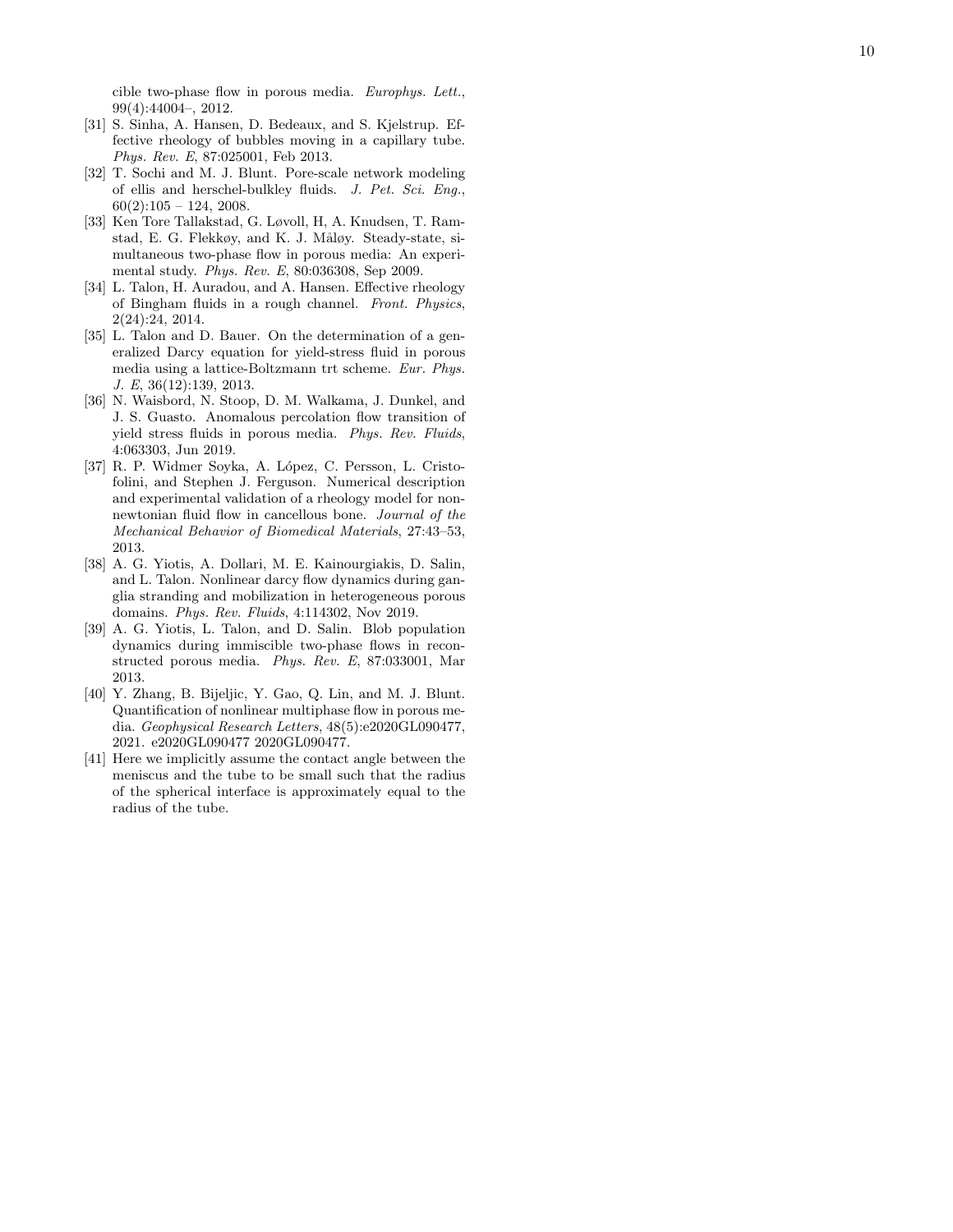## <span id="page-10-0"></span>Appendix A: Bubbles of different sizes in a tube with sinusoidal geometry

We generalize the study of the flow in a tube considering N bubbles of different lengths. We call  $\Delta x_0$  the size of the bubble positioned at  $x_b$  and  $\Delta x_i$  the size of the bubble at  $x_b + x_i$ , and for all i we take  $\Delta x_i \ll l$ . We also consider a radius variation small enough so that we can take every  $\Delta x_i$  constant. In the limit of small flow rate  $q \rightarrow 0$ , the pressure drop at the edges of the *i*-th bubble is

$$
P_{x_b+x_i}^+ - P_{x_b+x_i+\Delta x_i}^- =
$$
  
=  $\Delta x_i \left( \frac{q(x_b)}{C_0 r_0^{4+\frac{1}{n}}} \right)^{\frac{n}{n+1}} + P_{y,i}^0 (1 + af(x_b + x_i)).$  (A1)

where  $P_{y,i}^0 = 2\tau_c \Delta x_i/r_0$ . To this, one must add the capillary pressure drop  $aP_{\sigma}\Delta x_i f'(x_b + x_i)$ . Summing the contributions of all the  $N$  bubbles and neglecting the pressure drop induced by the Newtonian fluid, we obtain the following flow rate equation:

$$
q(x_b, \{x_i\}; \{\Delta x_i\}) =
$$
  
=  $C_0 r_0^{4 + \frac{1}{n}} \left[ \frac{\Delta P - \gamma(x_b; \{x_i\}, \{\Delta x_i\})}{\sum_{i=0}^{N-1} \Delta x_i} \right]^{\frac{1}{n} + 1}$ , (A2)

where

$$
\gamma(x_b; \{x_i\}, \{\Delta x_i\}) = \sum_{i=0}^{N-1} P_{y,i}^0 +
$$

$$
+ a \left( \frac{2\tau_c}{r_0} G(x_b, \{x_i\}) + P_\sigma G'(x_b, \{x_i\}) \right) \tag{A3}
$$

and the function

<span id="page-10-1"></span>
$$
G(x_b; \{x_i\}, \{\Delta x_i\}) = \Delta x_0 f(x_b) + \sum_{i=1}^{N-1} \Delta x_i f(x_b + x_i).
$$
\n(A4)

We now focus on the case of a tube presenting the si-nusoidal modulation given by eq. [\(29\)](#page-4-4). Defining  $\theta_b =$  $2\pi x_b/l$  and  $\theta_i = 2\pi x_i/l$ , equation [\(A4\)](#page-10-1) can be written as a single sine function

$$
G(x_b; \{x_i\}, \{\Delta x_i\}) = A \sin (\theta_0 + \phi)
$$
 (A5)

with the amplitude

$$
A = \sqrt{\left(\Delta x_0 + \sum_{i=1}^{N-1} \Delta x_i \cos \theta_i\right)^2 + \left(\sum_{i=1}^{N-1} \Delta x_i \sin \theta_i\right)^2}
$$

and the phase shift  $\phi = \arcsin\left(A^{-1}\sum_{i=1}^{N-1}\Delta x_i\sin\theta_i\right)$ . Similarly, we obtain  $G'(x_b; \{x_i\}, \{\Delta x_i\})$  =  $-A(2\pi/l)\sin(\theta_b + \phi)$ . So  $\gamma(\theta_b;\{\theta_i\},\{\Delta x_i\})$  can be written as:

<span id="page-10-2"></span>
$$
\gamma(\theta_b; \{\theta_i\}, \{\Delta x_i\}) = \sum_{i=0}^{N-1} P_{y,i}^0 + A P_{\gamma}^{\prime} \cos(\theta_b + \phi + \varphi),
$$
\n(A6)

where  $P'_{\gamma} = a\sqrt{(2\tau_c/r_0)^2 + (2\pi P_{\sigma}/l)^2}$  and  $\varphi =$  $-\arccos(2\tau_c/(r_0P_\gamma))$ . The maximum of eq. [\(A6\)](#page-10-2) gives the pressure threshold

$$
P_y = \sum_{i=0}^{N-1} P_{y,i}^0 + A P_{\gamma}^{\prime}.
$$
 (A7)

We now suppose that every bubble size is distributed uniformly between two extreme values  $\Delta x_{\text{m}}$  and  $\Delta x_{\text{M}}$ , with  $\Delta x_m < \Delta x_M \ll l$ . Then, for N sufficiently large,  $\sum_{i=0}^{N-1} P_{y,i}^0 = N \langle P_y^0 \rangle$  with  $\langle P_y^0 \rangle = \tau_c (\Delta x_M + \Delta x_m) / r_0$ . Moreover we assume the angular position  $\theta_i$  to be distributed uniformly in the interval  $[0, 2\pi]$ . It follows that the probability distribution  $\Pi(P_u)$ , in the domain  $[N \langle P_y^0 \rangle, +\infty]$ , has the following expression:

<span id="page-10-3"></span>
$$
\Pi(P_y) = \frac{6(P_y - N\langle P_y^0 \rangle)}{NqP_\gamma'} e^{-\frac{3\left(P_y - N\langle P_y^0 \rangle\right)^2}{NqP_\gamma'^2}};
$$
 (A8)

here we define  $q = \Delta x_{\text{M}}^2 + \Delta x_{\text{m}}^2 + \Delta x_{\text{m}} \Delta x_{\text{M}}$ . In particular,  $\Pi(P_y)$  vanishes linearly as  $P_y \to N \langle P_y^0 \rangle$ . To prove [\(A8\)](#page-10-3), we calculate the probability distribution of the variable  $B=A^2$ 

$$
g(B) = \frac{1}{(2\pi)^{N-1}} \frac{1}{(\Delta x_M - \Delta x_m)^N} \int_0^{2\pi} d\theta_1 \dots \int_0^{2\pi} d\theta_{N-1}
$$

$$
\times \int_{\Delta x_m}^{\Delta x_M} d\Delta x_0 \dots \int_{\Delta x_m}^{\Delta x_M} d\Delta x_{N-1} \delta(B - A^2) .
$$
(A9)

The Laplace transform of eq. [\(37\)](#page-5-0) is

<span id="page-10-4"></span>
$$
\widetilde{g}(s) = \frac{1}{(2\pi)^{N-1}} \frac{1}{(\Delta x_M - \Delta x_m)^N} \int_0^{2\pi} d\theta_1 \dots \int_0^{2\pi} d\theta_{N-1}
$$

$$
\times \int_{\Delta x_m}^{\Delta x_M} d\Delta x_0 \dots \int_{\Delta x_m}^{\Delta x_M} d\Delta x_{N-1}
$$

$$
\times e^{-s\left(\left(\Delta x_0 + \sum_i \Delta x_i \cos \theta_i\right)^2 + \left(\sum_i \Delta x_i \sin \theta_i\right)^2\right)}.
$$
(A10)

We now define the statistical variables  $\sum$ e now define the statistical variables  $m_x = N-1 \Delta x_i \cos \theta_i$  and  $m_y = \sum_{i=1}^{N-1} \Delta x_i \sin \theta_i$ . The mean and variance of both  $\Delta x_i \cos \theta_i$  and  $\Delta x_i \sin \theta_i$  in the interval  $[0, 2\pi] \times [\Delta x_{\rm m}, \Delta x_{\rm M}]$  are respectively 0 and  $q/6$ .  $m_x$ and  $m<sub>y</sub>$  are statistical independent since their covariance is zero. When  $N - 1 \simeq N$  is sufficiently large, the distribution of both  $m_x$  and  $m_y$  is Gaussian with mean zero